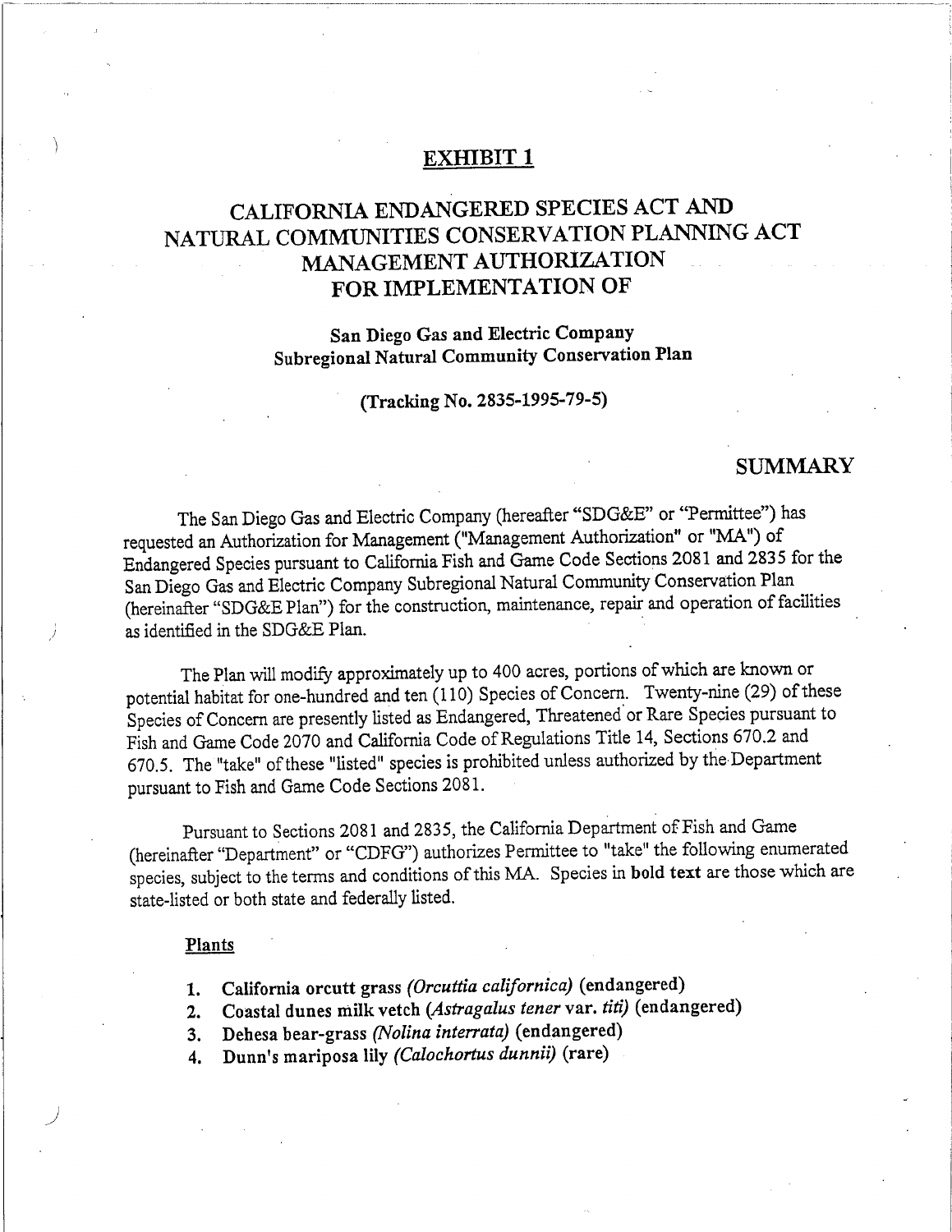Encinitas baccharis (Baccharis vanessae) (endangered) 5.

Gander's butterweed (Senecio ganderi) (rare) 6.

Nevin's barberry (Berberis nevinii) (endangered)  $7.$ 

Orcutt's Spineflower (Chorizanthe orcuttiana) (endangered) 8.

Otay mesa mint (Pogogyne nudiuscula) (endangered)  $9<sub>1</sub>$ 

10. Otay tar plant (Hemizonia conjugens) (endangered)

11. Salt marsh bird's beak (Cordylanthus maritimus spp. maritimus) (endangered)

12. San Diego button-celery (Eryngium aristulatum var. parishii) (endangered)

13. San Diego mesa mint (Pogogyne abramsii) (endangered)

14. San Diego thorn-mint (Acanthomintha illicifolia) (endangered)

15. Short-leaved dudleya (Dudleya blochmaniae ssp. brevifolia) (endangered)

16. Slender-pod jewelflower (Caulanthus stenocarpus) (rare)

17. Small-leaved rose (Rosa minutifolia) (endangered)

18. Thread-leaf brodiaea (Brodiaea filifolia) (endangered)

19. Willowy monardella (Monardella linoides ssp. viminea) (endangered)

20. Aphanisma (Aphanisma blitoides)

21. Coast wallflower (Erysimum ammophilum)

22. Del Mar manzanita (Arctostaphylos glandulosa var. crassifolia)

23. Del Mar Mesa sand aster (Lessingia filaginifolia var. linifolia

24. Dense reed grass (Calamogrostis koelerioides)

25. Felt-leaved monardella (Monardella hypoleuca ssp. lanata)

26. Gander's pitcher sage (Lepechinia ganderi)

27. Heart-leaved pitcher sage (Lepechinia cardiophylla)

28. Lakeside ceanothus (Ceanothus cyaneus)

29. Little mousetail (Myosurus minimus ssp. apus)

30. Many-stemmed dudleya (Dudleya multicaulis)

31. Narrow-leaved nightshade (Solanum tenuilobatum)

32. Nuttall's lotus (Lotus muttallianus)

33. Orange County Turkish rugging (Chorizanthe staticoides ssp. chrysacantha)

34. Orcutt's bird beak (Cordylanthus orcuttianus

35. Orcutt's brodiaea (Brodiaea orcuttii)

36. Otay manzanita (Arctostaphylos otayenis)

37. Parry's tetracoccus (Tetracoccus dioicus)

38. Payson's jewelflower (Caulanthus simulans)

39. Palmer's ericameria (Ericameria palmeri ssp. palmeri)

40. Palmer's grappling hook (Harpagonella palmeri)

41. Protstrate navarretia (Navarretia fossalis)

42. San Diego barrel cactus (Ferocactus viridescens)

43. San Diego golden star (Muilla clevelandii)

44. San Diego ambrosia (Ambrosia pumila)

45. San Miguel savory (Satureja chandleri)

46. Shaw's agave (Agave shawii)

Mgmt. Auth/San Diego Gas & Blectric Co. # 15, 1995/SDG&B Subregional NCCP

 $\overline{2}$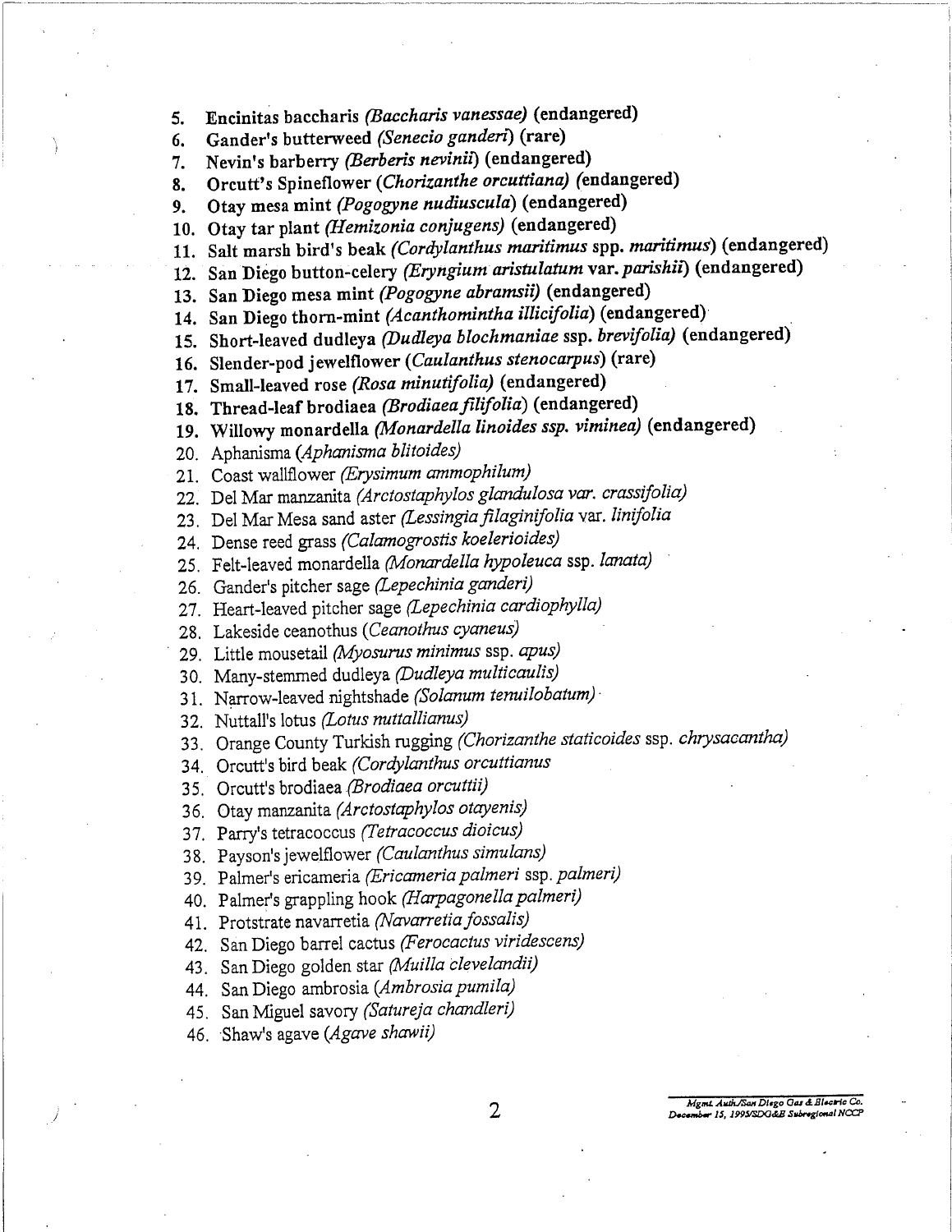- 47. Snake cholla (Opuntia parryi var. serpentina)
- 48. Sticky dudleya (Dudleya viscida)
- 49. Tecate cypress (Cupressus forbesii)
- 50. Torrey pine (Pinus torreyana)
- 51. Wart-stemmed ceanothus (Ceanothus verrucosus)
- 52. Variegated dudleya (Dudleya variegata)

## Invertebrates

- 53. Riverside fairy shrimp (Streptocephalus woottoni)
- 54. Salt marsh skipper (Panoquina errans)
- 55. San Diego fairy shrimp (Branchinecta sandiegoensis)
- 56. Thorne's hairstreak butterfly (Mitoura thornei)

#### Amphibians

- 57. California red-legged frog (Rana aurora draytonii)
- 58. Arroyo southwestern toad (Bufo microscaphus californicus)
- 59. Western spadefoot toad (Scaphiopus hammondi)

#### Reptiles

- 60. Coast patch-nosed snake (Salvadora hexalepis virgultea)
- 61. Coastal rosy boa (Lichanura trivirgata rosafusca)
- 62. Coronado skink (Eumeces skiltonianus interparietalis)
- 63. Northern red rattlesnake (Crotalus ruber ruber)
- 64. Orangethroat whiptail (Cnemidophorus hyperythrus beldingi)
- 65. San Diego banded gecko (Coleony variegatus abboti)
- 66. San Diego horned lizard (Phrynosoma coronatum blainvillei)
- 67. San Diego ringneck snake (Diadophis punctatus similis)
- 68. Southwestern pond turtle (Clemmys marmorata pallida)
- 69. Two-striped garter snake (Thamnophis hammondii)

#### **Birds**

- 70. American peregrine falcon (Falco perigrinus anatum) (endangered)
- 71. Bald eagle (Haliaeetus leucocephalus) (endangered)
- 72. Belding's savannah sparrow (Passerculus sandwichensis beldingi) (endangered)
- 73. California brown pelican (Pelecanus occidentalis californicus) (endangered).
- 74. California least tern (Sterna antillarum browni) (endangered)
- 75. Least Bell's vireo (Vireo bellii pusillus) (endangered)
- 76. Light-footed clapper rail (Rallus longirostris levipes) (endangered)

Mgmt. Auth/San Diego Gas & Blectric Co.<br>December 15, 1995/SDG&B Subregional NCCP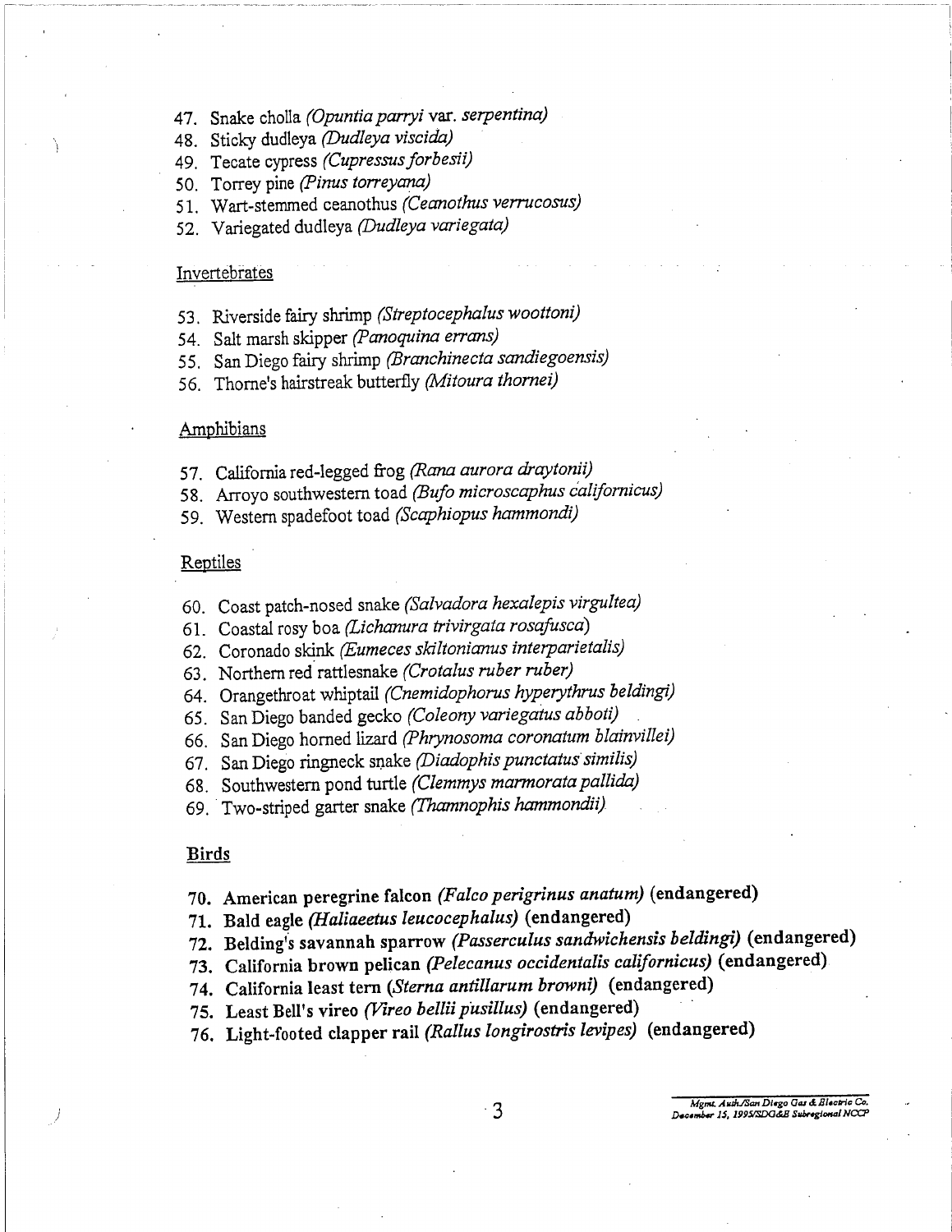77. Southwestern willow flycatcher (Empidonax traillii extimus) (endangered)

78. Swainson's hawk (Buteo swainsoni) (threatened)

- 79. California rufous-crowned sparrow (Aimophilia ruficeps canescens)
- 80. Canada goose (Branta canadensis)
- 81. Coastal cactus wren (Campylorhynchus brunneicapillus coastal)
- 82. Coastal California gnatcatcher (Polioptila californica californica)
- 83. Cooper's hawk (Accipiter cooperii)
- 84. Elegant tern (Sterna elegans)
- 85. Ferruginous hawk (Buteo regalis)
- 86. Golden eagle (Aquila chrysaetos)
- 87. Grasshopper sparrow (Ammodramus savannarum)
- 88. Large-billed savannah sparrow (Passerculus sandwichensis rostratus)
- 89. Long-billed curlew (Numenius americanus)
- 90. Mountain plover (Charadrius montanus)
- 91. Northern harrier (Circus cyaneus)
- 92. Reddish egret (Egretta rufescens)
- 93. Tricolored blackbird (Agelaius tricolor)
- 94. Western bluebird (Sialia mexicna)
- 95. Western burrowing owl (Speotyto cunicularia hypogea)
- 96. Western snowy plover (Charadrius alexandrinus nivosus)
- 97. White-faced ibis (Plegadis chihi)

#### Mammals

- Stephens' kangaroo rat (Dipodomys stephensi) (threatened) 98.
- American badger (Taxidea taxus) 99.
- Dulzura pocket mouse (Chaetodipus californicus femoralis)  $100.$
- Jacumba pocket mouse (Perognathus longimembris internationalis) 101.
- Los Angeles pocket mouse (Perognathus longimembris brevinasus) 102.
- Mountain lion (Felis concolor) 103.
- Northwestern San Diego pocket mouse (Chaetodipus fallax fallax) 104.
- Pacific little pocket mouse (Perognathus longimembris pacificus 105.
- Pallid San Diego pocket mouse (Chaetodipus fallax pallidus) 106.
- San Diego black-tailed jackrabbit (Lepus californicus bennettii) 107.
- San Diego desert woodrat (Neotoma lepida intermedia) 108.
- Southern grasshopper mouse (Onychomys torridus ramona) 109.
- Southern mule deer (Odocoileus hemionus fuliginata) 110.

The Department has found and determined that the SDG&E Plan, as implemented by the Implementation Agreement (IA) and this MA, meets the requirements for a Natural Community Conservation Plan (NCCP) for purposes of the NCCP Act, and specifically for purposes of California Fish and Game Code Sections 2081 and 2835. The "take" authorization provided by this MA extends to each of the enumerated species and shall extend to any such species listed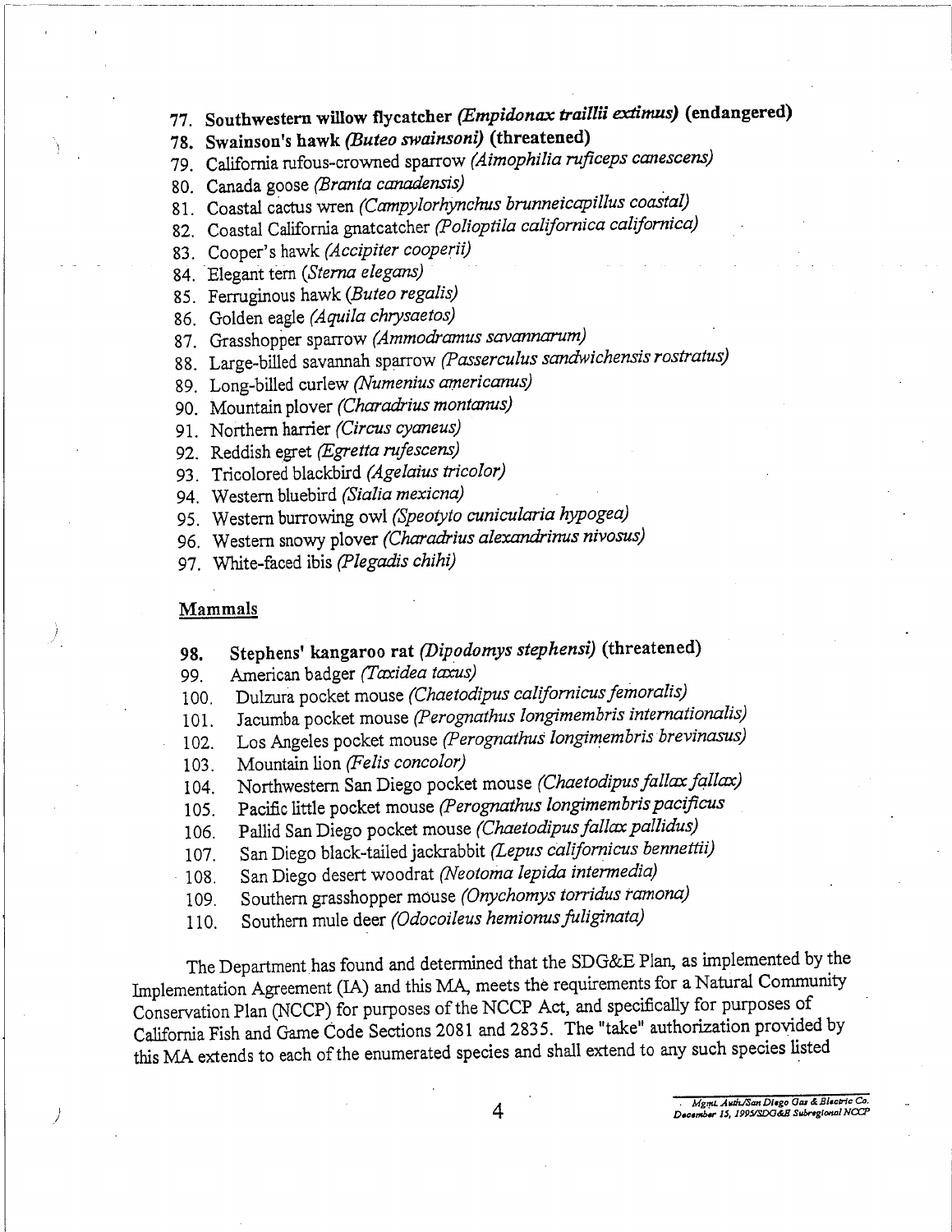pursuant to Fish and Game Code Sections 2070 or 2074.2 after the effective date of this MA.

The Department has determined that the preservation, conveyance, acquisition, and long-term management of habitat for the enumerated species will offset the impacts contemplated by the SDG&E Plan and will result in preserving core areas for the species in order to achieve sustainable populations. The Department has determined further that the SDG&E Plan will not result in jeopardy to the continued existence of the enumerated species and may, through the acquisition of habitat lands, protect the species from further degradation.

### PROJECT DESCRIPTION

#### PROJECT LOCATION

The SDG&E Plan area covers approximately two million (2,000,000) acres of service territory that traverses throughout western San Diego County, the southern-most portion of Orange County and a portion of Riverside County.

### PROJECT DESCRIPTION

SDG&E desires to: 1) develop, operate, install, maintain, and repair its public utility facilities which are or will be necessary to provide natural gas, electricity, and other services to its customers throughout its service area; and (2) minimize and mitigate the impacts on Species of Concern and their habitats by providing for the conservation of such species and their habitat.

Development activities contemplated by SDG&E and IA involve two broad categories: operation and maintenance and new construction. Specific activities include 1) the placement of steel towers, wood poles and related anchoring supports ; 2) installation of electrical equipment; 3) trimming of trees; 4) inspection and maintenance of underground facilities; 4) grading, trenching and filling activities to repair erosion damage, control invasive roots, and repair structures; 5) construction and maintenance of substations, access roads and culverts; 6) construction of pads and staging areas for structures and equipment; 7) geotechnical remediation and testing; and 8) fire, vegetation, and pest control activities.

## HABITAT DESCRIPTION

Thirty-six habitat types occur within the SDG&E NCCP: Southern foredunes, Southern coastal bluff scrub, Maritime succulent scrub, Coastal sage scrub, Alluvial fan scrub, Chaparral, Southern maritime chaparral, Coastal sage/Chaparral mix, Grassland, Meadow/seep, Southern coastal salt marsh, alkali marsh, freshwater marsh, coat live oak riparian forest, riparian forest, riparian woodland, riparian scrub, open oak woodland, open engelmann oak woodland, dense engelmann oak woodland, coast live oak forest, black oak forest, torrey pine forest, mountain conifer forest, coulter pine forest, big cone spruce, jeffrey pine, eucalyptus forest, tecate cypress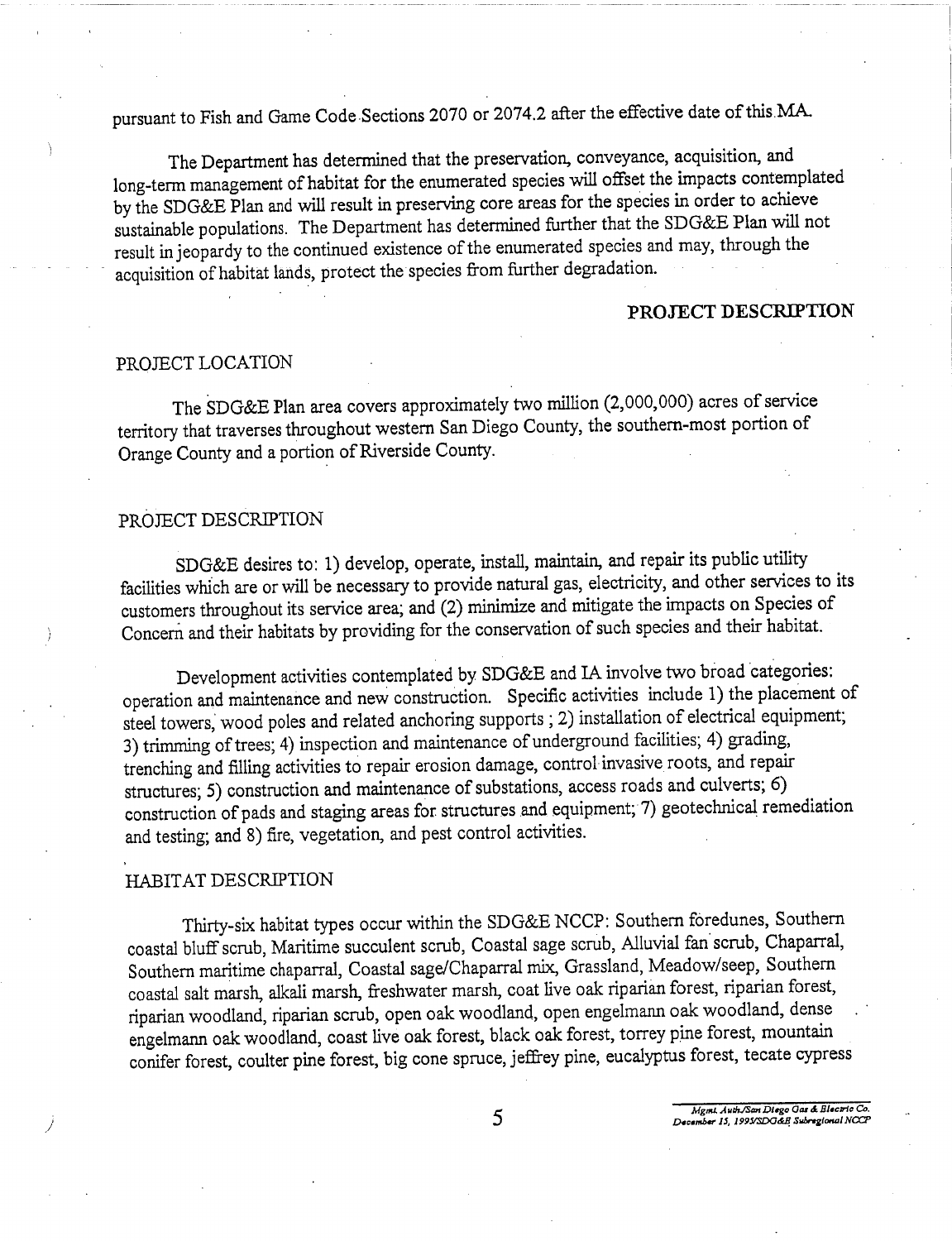forest, inland water, shallow bays, disturbed wetlands, non-vegetated flood channel, beach salt pan, disturbed habitat, and agricultural.

## PROJECT IMPACTS

The SDG&E Plan will result in a combined permanent loss of no greater than 400 acres over a 55-year period. Although small portions of the habitat types could be affected by SDG&E activities, the most common and most affected would be coastal sage scrub, chaparral, oak woodland and grasslands.

## SPECIES OF CONCERN

Databases for the regional conservation programs covering all of San Diego County and parts of Riverside and Orange Counties provide the biological basis, approximate locations, and local distribution of the Species of Concern for the SDG&E Plan.

## EFFECTS ON SPECIES OF CONCERN

The enumerated species will be subject to direct and indirect adverse impacts and take associated with site construction, operation, and maintenance in the SDG&E Plan. These temporary and permanent impacts would include habitat destruction and fragmentation,. disruption of wildlife movement and breeding areas, and harassment.

Adverse effects on listed endangered species in the SDG&E Plan area include the loss of up to 400 acres, which includes an estimated permanent loss of 124 acres of habitat.

Anticipated impacts to the twenty-nine (29) listed species, as well as the other Species of Concern, are summarized in the SDG&E Plan.

### HABITAT MANAGEMENT LANDS

### PRESERVATION OF LANDS

In association with this project, SDG&E will provide for the acquisition of approximately 196 acres of high-quality habitat which shall be designated as the SDG&E mitigation bank as specified in the IA.

### SPECIFIC CONDITIONS REQUIRED

#### MITIGATION MEASURES

SDG&E shall conduct activities in accordance with the Operational Protocols mitigation measures specified in section 7.1 of the SDG&E Plan-(pages 103-110, inclusive). SDG&E shall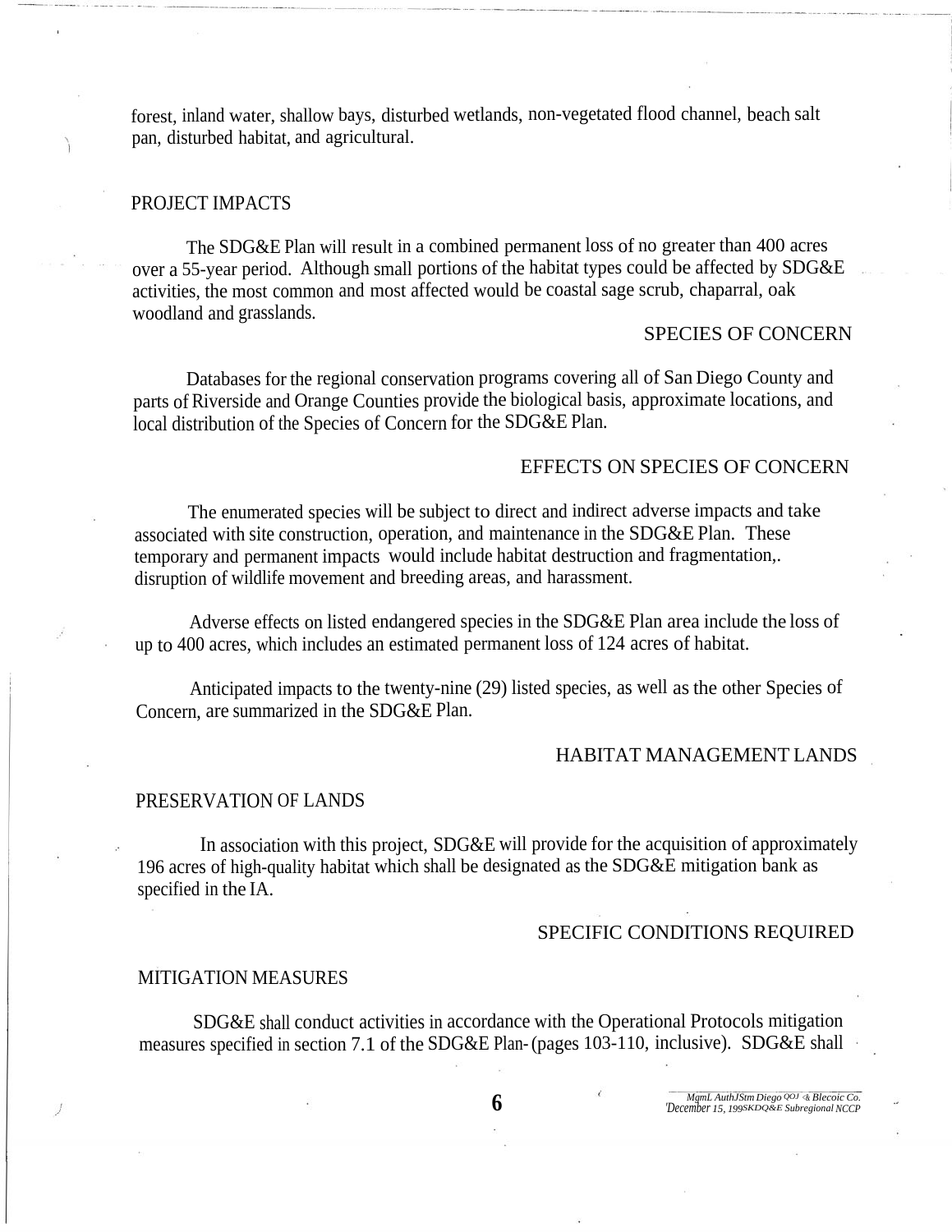not modify the mitigation measures specified in the Operational Protocols without prior approval from the Department and Service.

## HABITAT ENHANCEMENT MEASURES

Habitat enhancement activities shall occur under the direction of a Habitat Restoration Specialist. All disturbed areas, whether inside or outside of preserves, and which do not need to be maintained in a cleared state, shall be stabilized, restored or enhanced as specified in the IA. Vegetation restoration entails a range of techniques.

For SDG&E Activities occurring within the Preserve, and for SDG&E Activities affecting riparian/wetland areas, the particular enhancement methodology will be proposed by SDG&E, with USFWS and CDFG concurring prior to implementation. For all other areas outside of the Preserve, SDG&E has discretion over the enhancement method selected, although it is expected that a standard coastal sage scrub seed mix will be used for reseeding many disturbed areas. If habitat enhancement is not selected, or is not successful according to the criteria specified in the mitigation flow chart (Figure 24, page 115 of the SDG&E Plan), then a deduction from the SDG&E Mitigation Credits shall be made in accordance with ratios contained in Section 7.4 of the SDG&E Plan. For areas of less than 500 square feet, success criteria will not be required to be met. In such areas, refer to erosion control measures contained in Section 7.1 of the SDG&E Plan. Avenue March 21 5 Support of 11 point 12 point of

## **Vegetation Restoration**

The Habitat Restoration Specialist has a range of vegetation restoration techniques from which to choose:

## Hydroseeding

Vegetation restoration will typically be done using a native seed mix obtained from a commercial seed provider and shall be applied by hydroseeding. For hydroseeding inside the preserve areas, seed will be obtained from the local gene-pool and similar composition to the reference site.

Vegetation restoration shall be conducted from mid-November through mid-January to take advantage of rainy season precipitation, and should not be artificially irrigated.

Seed mix specifications and application techniques shall be provided by the Habitat Restoration Specialist, who will be an acknowledged specialist in native habitat restoration or a plant ecologist with experience developing native restoration plans in Southern California. The Habitat Restoration Specialist will be responsible for restoration plans within the preserve.

If restoration lands contain areas used for temporary roads, staging areas, or other

MgmL Auth/San Diego Gas & Blechic Co.

December 15, 1995/SDG&B Subregional NCCP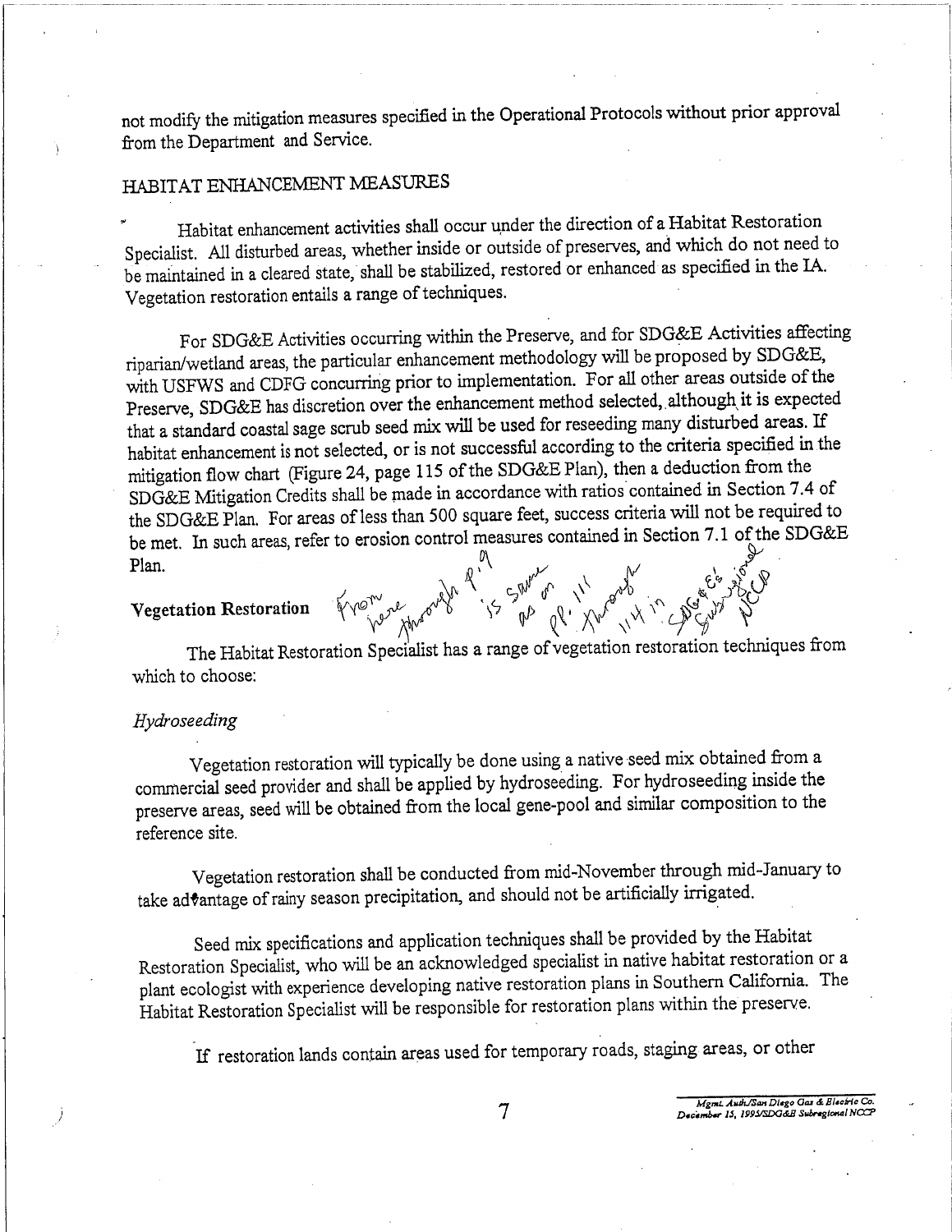intensive activities, the soil may become so compacted that revegetation is difficult. In cases such as this, disking and plowing the compacted soil will loosen it and improve the success of hydroseed revegetation. Disking may also foster weed growth and should only be used where an influx of weeds would not adversely affect adjacent native plant communities.

Consideration shall be given to supplemental planting of species of concern in areas where it is desirable to expand existing colonies. For example, supplemental planting may be highly desirable in areas containing chollas or prickly pear cactus. Supplemental planting and plant relocation should only be done in disturbed areas that are thought to be suitable. Habitat conversion and impacts to extant native vegetation should be avoided.

#### Hand-Seeding

Seed may be applied by hand and raked into the top inch of soil. This method is best suited for small areas and areas that are inaccessible to a hydroseed truck.

## Imprinting

Imprinting is the mechanical formation of smooth-walled V-shaped furrows in the soil surface, application of seed and injection of beneficial mycorrhizal fungi into the soil surface. This method is best suited for areas that are accessible by bulldozer and where there is a potential problem with weeds.

#### Soil and Plant Salvage

Native vegetation from the area to be impacted should be removed, mulched and stockpiled separately. Top soil should also be removed and stockpiled separately. Following construction activities, the top soil should be replaced and covered with the mulch. The top soil and mulch both have native propagules and the mulch reduces the erosion potential. This method is well suited for temporary roads, staging areas, or other intensive activities.

### Ouality Assurance

Monitoring, involving visual inspection, shall be conducted on restoration sites after one year. A second application may be made. If, after one more year, restoration is deemed unsuccessful, the wildlife agencies, in cooperation with SDG&E, will determine whether the remaining loss shall be mitigated through a deduction from the SDG&E Mitigation Credits, or a third application would better achieve the intended purpose.

Coverage standards will be based on comparisons with established stands of the target vegetation, or another reference area. The means of determining success should be based on estimates of cover by native species and cover of exotic species. The cover of native species should increase and the cover of weed species should decrease, eventually approximating the

MgmL Auth/San Diego Gas & Blectric Co.<br>December 15, 1995/SDG&E Subregional NCCP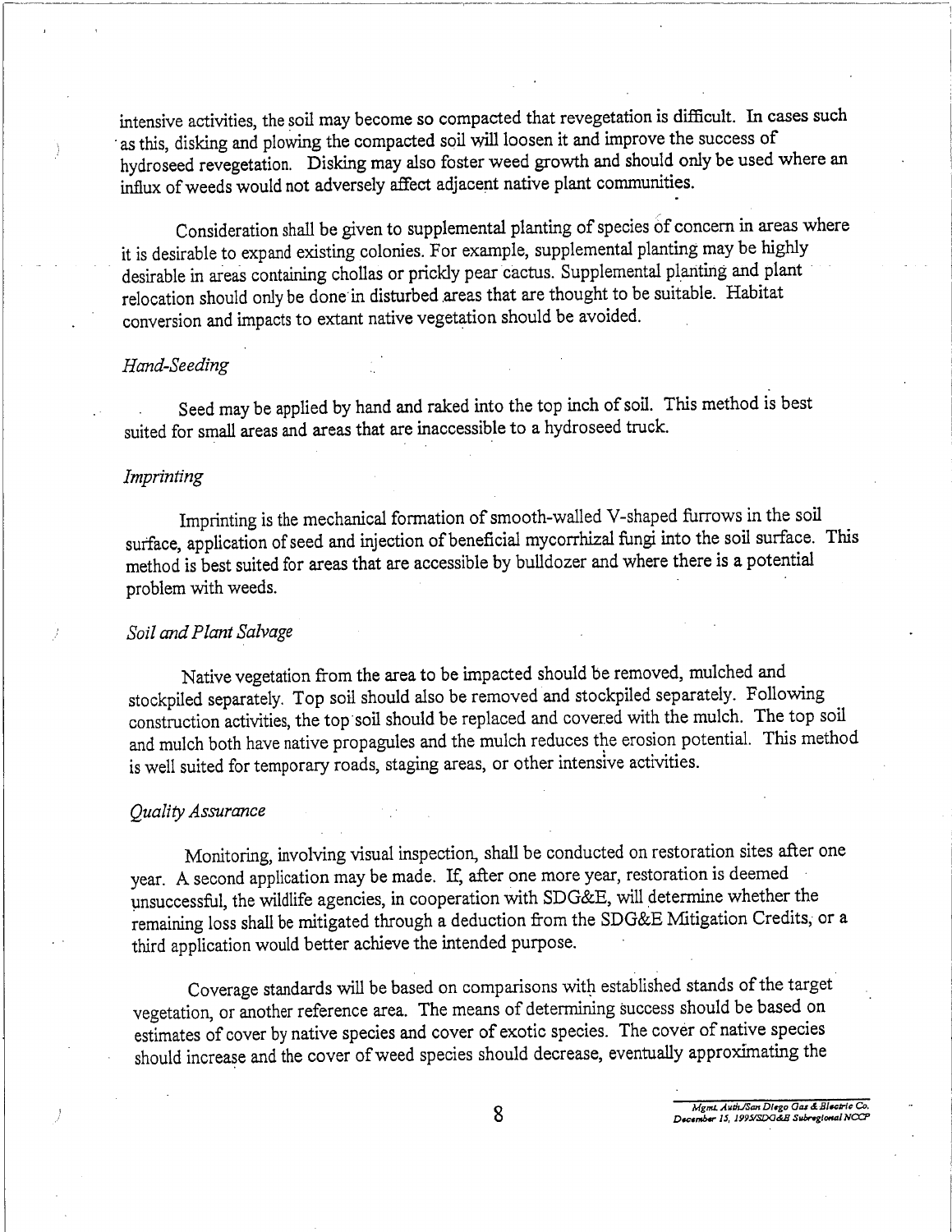reference area. The reference areas should be a nearby stand of vegetation that the restoration is attempting to emulate. It should have a similar aspect, slope, and soil type.

Cover for the restoration and references areas should be estimated using repeatable cover classes. One tested system to be considered is provided on page 113 of the SDG&E Plan. Targets for the success criteria are as described on page 114 of the SDG&E Plan.

## **Habitat Reclamation**

Habitat reclamation techniques shall be implemented when re-seeding would be an ineffective habitat enhancement due to the presence of stronger and more prolific exotic vegetation in the proximity.

Habitat reclamation involves the elimination of existing exotic vegetation (weed abatement) to facilitate the natural re-colonization of a native habitat. An example of where habitat reclamation would be appropriate is in wetland areas containing tamarisk or giant reed.

In order to avoid net loss of wetland and riparian habitat, exotic species should be removed at a 2:1 ratio. Exotics should be removed from the site and disposed of off-site. Soil should be prepared for new native growth to occur. In areas larger than 500 square feet, reseeding will supplement the recovery of native vegetation

Reclamation shall be limited to initial removal and one-time removal of new growth within one year if necessary. In certain cases, such as with Arundo removal, it may be necessary to clear invasive vegetation a third time. Once weeds are controlled, if extensive reclamation is undertaken, supplemental planting may be necessary to keep weeds out.

The habitat reclamation shall be done under the direction of the Habitat Restoration Specialist who will determine the abatement technique to be used and the area in the vicinity of the project site on which abatement would be most effective in facilitating reclamation on the project site.

#### Procedure

For temporary disturbances, SDG&E shall follow the procedure as depicted in the mitigation flow diagram (Page 115, Figure 24 of the SDG&E Plan).

### FEE-OWNED RIGHTS-OF-WAY

The fee-owned rights-of-way subject to this subsection are identified on Figure 25a and 25b, pages 118 and 119, respectively in the SDG&E Plan).

As a further mitigation measure, SDG&E will restrict the use and development of such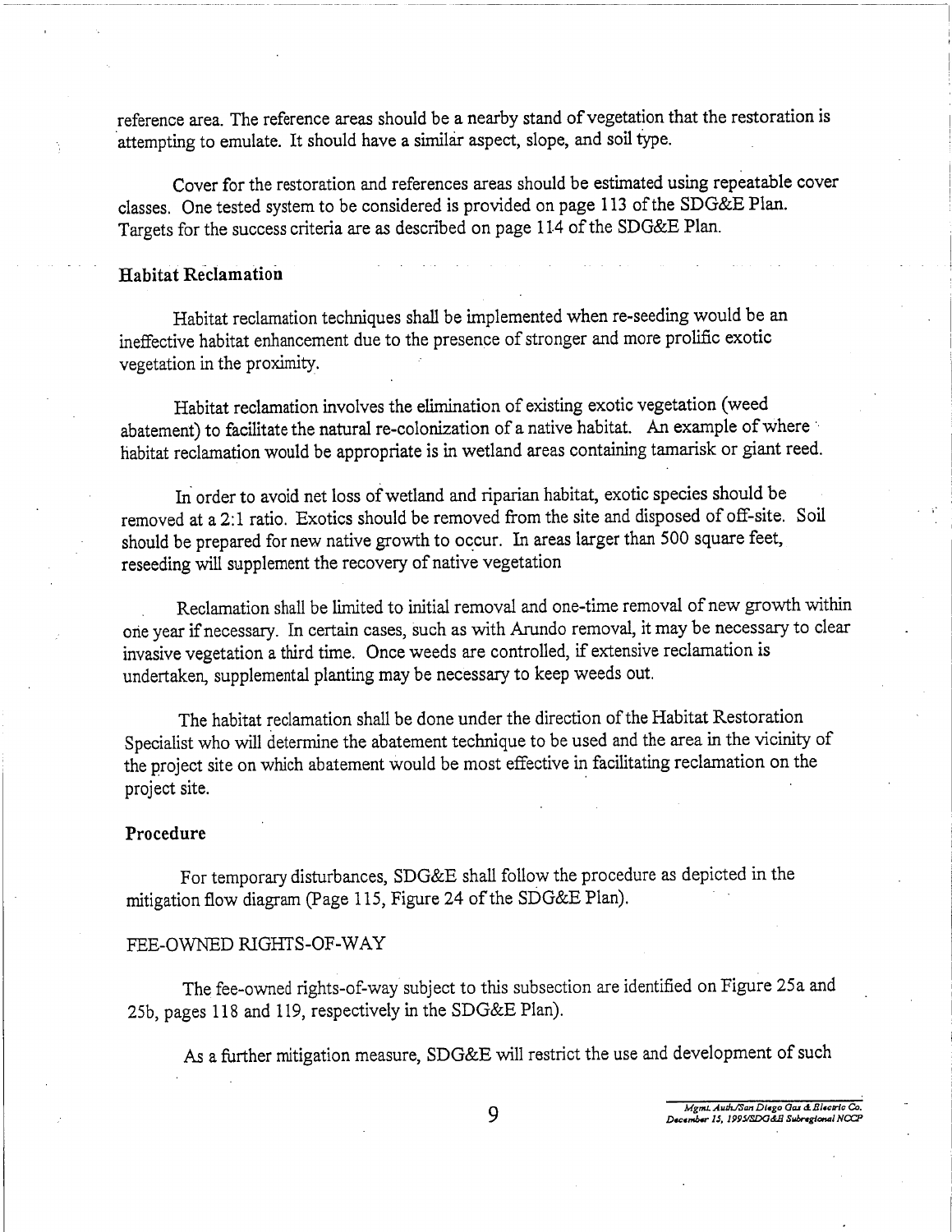lands to those SDG&E activities covered by the SDG&E Plan and activites under license to other public utilities as specified in the IA. Subject to the terms and conditions of the Implementing Agreement, SDG&E shall effect such use and development restriction by granting a prohibitory easement in favor of USFWS and CDFG, or their designee, to be recorded in County Recorder's Office for the County in which such land is located.

To assist in the creation of these corridors, SDG&E agrees that it will not, and that it will not allow any other person, to use such rights-of-way for any purpose other than for SDG&E Activities conducted in accordance with this Agreement, the Permits and the Subregional Plan. SDG&E's agreement to limit its use of such rights-of-way shall remain effective for so long as the U.S. Fish and Wildlife Service ("Service") and CDFG continuously uses such rights-of-way in combination with other real property rights acquired by USFWS and CDFG in adjoining property, the use of which is subject to similar limited or restricted uses, to establish functional and effective corridors for Covered Species between separated Habitat and Preserve Areas, and, for so long as such corridors are properly functioning and necessary for the conservation of Covered Species. SDG&E's agreement to limit the use of such rights-of-way will be memorialized in a negative or open space easement in favor of USFWS and CDFG, or their designee, and recorded in the County Recorder's Office for the county in which such rights-of-way are located. However, in the event that any of such rights-of-way shall cease to be an essential element of a properly functioning, effective and necessary corridor, all easement rights conveyed by SDG&E affecting any such right-of-way shall terminate and revert back to SDG&E without limitation or reservation.

To the extent SDG&E rights-of-way extend over land in which it does not hold an undivided fee ownership interest, SDG&E agrees not to object to the conveyance, grant or dedication of such land by the fee owner to any relevant Habitat Conservation Planning Management entity for wildlife conservation purposes; provided, however, any such conveyance, grant or dedication shall be subject to the authorizations and Permitted Activities granted by USFWS and CDFG to SDG&E herein and to the rights of SDG&E to use such property for public utility purposes to the extent SDG&E held such rights, in law or in equity, at the time of such conveyance, grant or dedication.

## MITIGATION CREDITS

On the effective date of the IA, and in accordance with the Funding Agreement, SDG&E will provide the USFWS and the CDFG with funds to enable the procurement of approximately 196 acres of high quality habitat land for the purposes of the SDG&E Plan. The provision of such funds will create a conservation bank in favor of SDG&E in which SDG&E will hold 196 acres of Mitigation Credits for impacts to covered species or their habitats which result from SDG&E Activities. Mitigation Credits associated with the SDG&E Subregional Plan will be drawn upon and deducted from available Mitigation Credits to mitigate for unavoidable impacts associated with SDG&E Activities. Habitat enhancement opportunities may be available and pursued prior to such deductions being taken from the SDG&E Mitigation Credits as discussed in Section 7.2.

Mgmt. Auth/San Diego Gas & Blectric Co.<br>December 15, 1995/SDG&B Subregional NCCF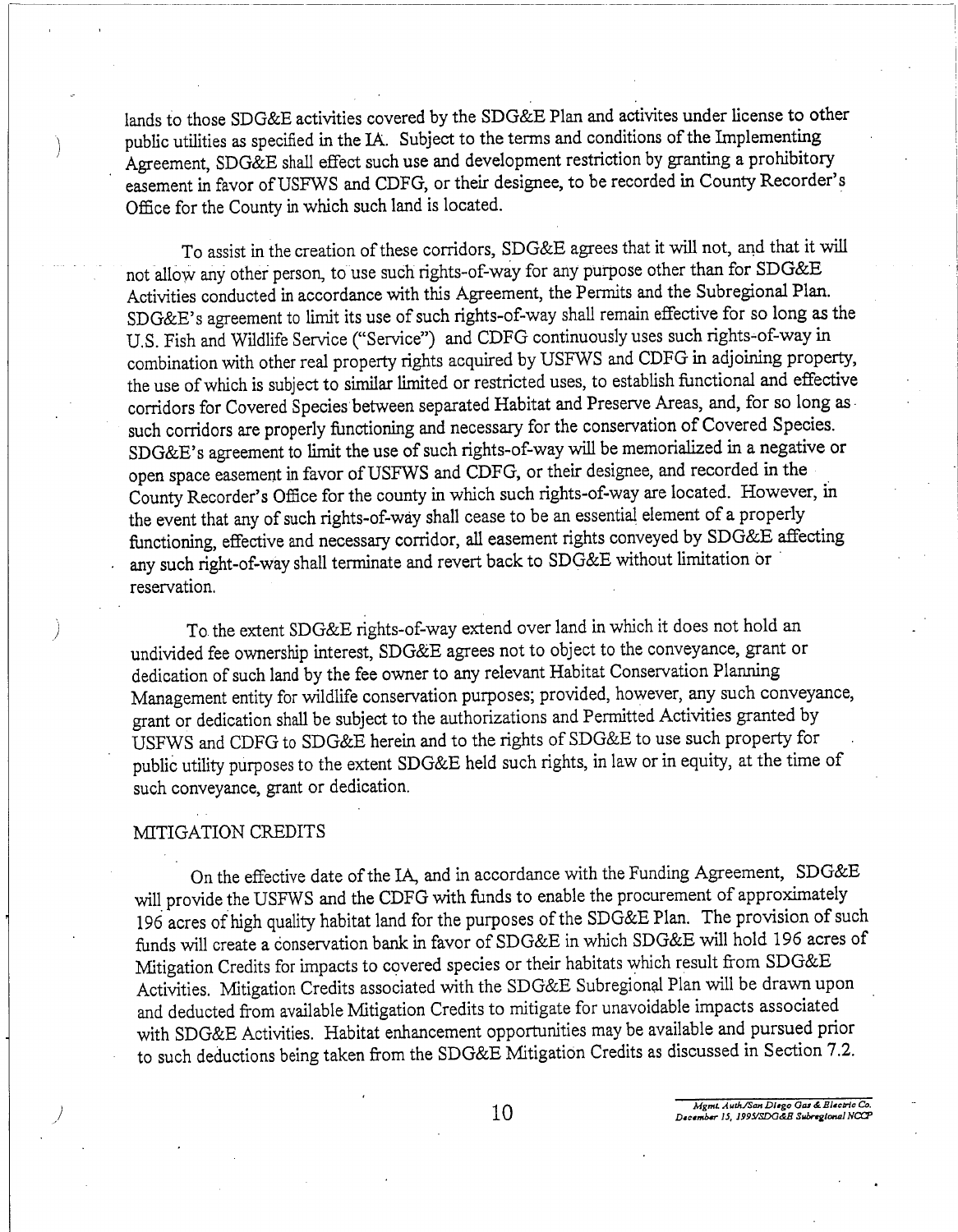The habitat associated with the SDG&E Mitigation Credits is of very high value. The location and configuration of the land will play a critical role in meeting region-wide conservation goals. As such, the Mitigation Credits serve as mitigation for both in-kind and out-of-kind covered species and habitat impacts, without regard to the type of habitat and the biological value of the habitat impacted, except with regard to wetlands falling within the jurisdiction of the Army Corps of Engineers pursuant to Section 10 of the Rivers and Harbors Act and Sections 403 and 404 of the Clean Water Act.

f all of the parties agree.

## EFFECTIVE DATE

The term of this MA shall commence on the date that the IA is executed by the last of the parties thereto and shall terminate 55 years from that date. This period is subject to earlier termination pursuant to provisions of the IA.

#### DISCLAIMER

Upon timely satisfaction of the conditions of this MA, SDG&E will have adequately mitigated impacts to endangered species and achieved compliance with the California Endangered Species Act with regard to the project. Nonetheless, SDG&E must understand and recognize that this MA does not constitute or imply compliance with, or entitlement to proceed with the project, under laws and regulations beyond the authority and jurisdiction of the Department. SDG&E has independent responsibility for compliance with any and all applicable laws and regulations.

Following execution of the SDG&E Plan and issuance by the Department of this MA, SDG&E's decision whether or not to proceed with said project shall be voluntary, and subject to all other pertinent law and regulations. As such, SDG&E will hold the State of California and the Department of Fish and Game harmless, in any lien, suit, or claim of injury or damage which may result from any violaton of any law, IA, SDG&E Plan, and this MA pertaining to any aspect of the project.

## DEPARTMENT FINDINGS

#### SPECIES OF CONCERN

The Department has found and determined that the SDG&E Plan, as implemented by the IA and this MA, meet the requirements for an NCCP for purposes of the NCCP Act, and specifically for purposes of California Fish and Game Code Sections 2081 and 2835. In this regard, the Department has found and determined that if the terms conditions of this MA are complied with, the taking of the enumerated species, including the modification of their habitat, as contemplated by the SDG&E Plan, the IA, and this MA, will not result in jeopardy to their

**11** *MgntL AuthJScm Diego Gar* & *Electric Co.*<br> *December 15, 1998KDG<LB Subregional NCCP*